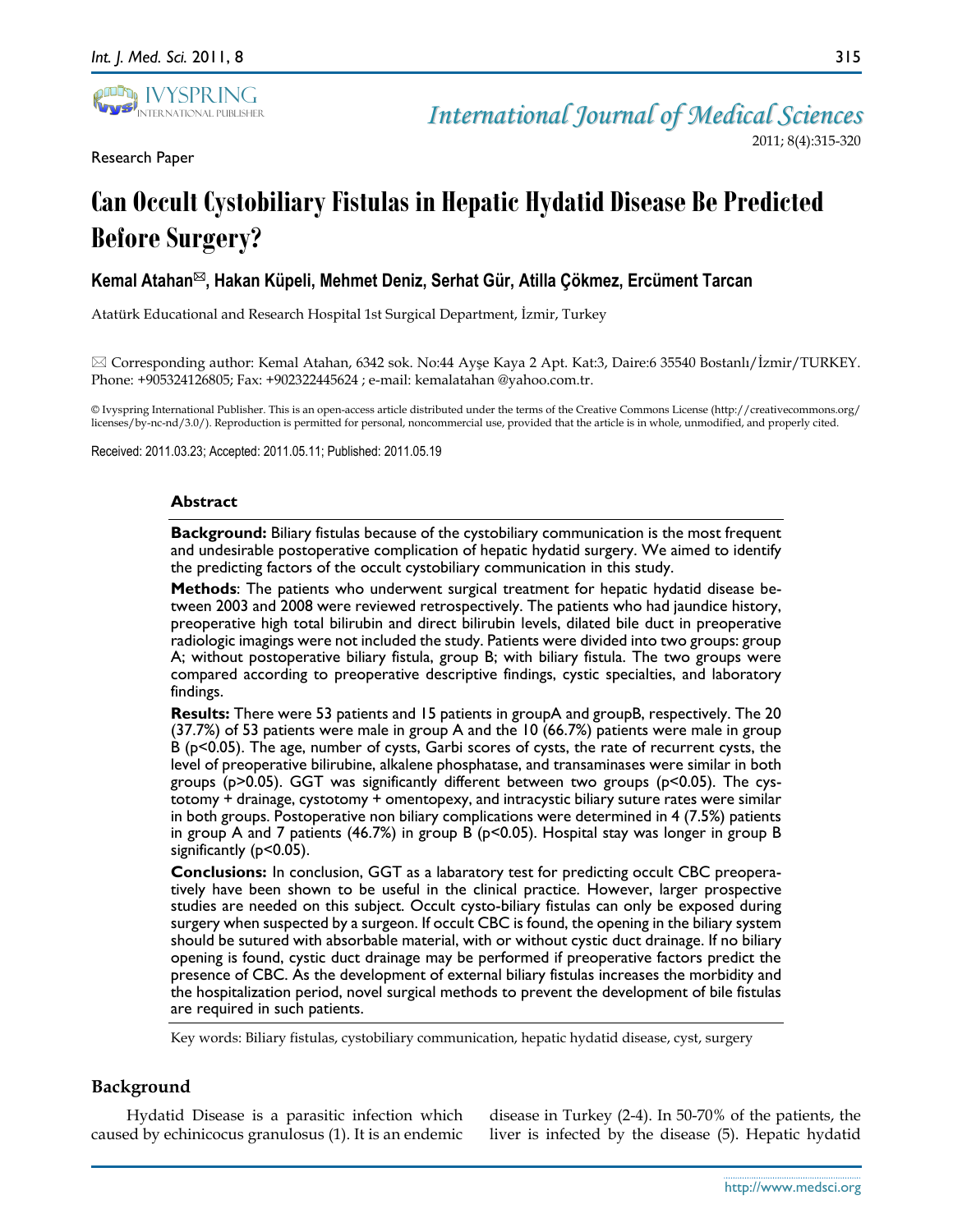disease (HHD) has some complications but the most common complication is cystobiliary comunication (CBC) (6,7). The rate of CBC in the literature is 13-37% (8,9). Two kind of CBC has been presented as frank and occult (10). All of these complications are increasing the mortality and morbidity rate and extending the hospital stay day (11). In this study we aimed to identify the predicting factors of occult CBC.

## **Methods**

The patients who were performed on surgical treatment for HHD consecutively in the First Surgical department of İzmir Ataturk Training and Research Hospital between January 2003 and December 2007 have been reviewed retrospectively. In this period 85 patients underwent surgical treatment for HHD. The diagnosis of HHD was confirmed by US and/or CT in all of the patients and it was confirmed that there was no other cyst in the other solid organs by the same techniques. We used the hospital archives for the study. The physical examinations, imaging findings, laboratory findings of all the patients were documented. The patients who had jaundice attack before hospitalization, with total bilirubin value was higher than 2.0 mg/dl and direct bilirubin level was higher than 1.5 mg/dl were excluded from the study. On the other hand the patients who had common bile duct dilatation (more than 10mm) or intrahepatic biliary dilatation in US or CT or MR were also excluded. These patients have been accepted as frank CBC. The patients, who have not frank CBC, were performed external drainage with or without omentoplasty. In our external drainage procedure we input 2 drains in all cysts and before the inputting we explore for biliary yielding in the cyst and if we find a site of biliary coloring we stitch there with unabsorbable sutures.

Included patients were divided into two groups. The patients who had no biliary fistulisation after surgery was in group A and who had biliary fistulisation were in group B. Two groups were compared according to the age, sex, number of the cyst, site of the cyst, preoperative laboratory findings (total bilirubin, direct bilirubin, ALP, AST, ALT, GGT, white blood cells, eosinophills), Garby score of the cysts, type of the operation, extrabiliary complications and postoperative hospitality days. Mann-Whitney U and Chi-square tests were used for statistical analysis and lower than 0.05 p value has been accepted statistically significant.

## **Results**

Totally 85 patients have been operated because of HHD in our clinic between 2002-2007. Twelve of 85 patients had frank CBC and 5 patients' files were not enough for reviewing. Therefore 17 patients have been excluded from the study. The 55.9% percent of the remaining 68 patients which included in the study were female and the overall age was 41.1 years. Total cyst number was 80 in 68 patients. All of the patients had complaint of abdominal pain. On physical examination a right upper quadrant mass was detected in 10 patients (14%); the other physical examination findings were normal. Fifteen of the 68 patients were complicated with external biliary fistula (22.1%). In our study there were no patients with biliary peritonitis or biliary abscess. Then 53 patients have been included in group A and 15 patients included in group B.

The mean age of the patients in group A was  $41.2\pm14.2$  years and in group B was  $41.1\pm16.4$  years. The number of male patients were 20 (37.7%) in group A but 10 patients (66.7%) in group B. This difference was significant statistically (p<0.05) (Table 1). In group A 23 patients (43.3%) applied to the hospital from rural region and in group B this number was 6 patients (40.0%). There was no statistically difference according to the origin of the patients (p>0.05). In group A 90.6% of the patients had primer cysts and in group B the rate of the patients who had primer cysts was 86.7%. The cysts were located in the right lobe in 37 (69.8%), in the left lobe in 6 (11.3%), and in the right+left lobe in 10 (18.9%) patients in Group A. The cyst locations were right, left and right+left in 12 (80.0%), 1 (6.7%), 2 (13.3%) patients respectively in group B. All characteristics of the cysts were not different statistically between two groups (p>0.05).

The laboratory findings were not statistically different between two groups except GGT values (p>0.05) (Table 2). GGT was significantly different between two groups (p<0.05).

We performed external drainage to 29 patients (54.7%), external drainage+omentopxy to 23 patients (43.4%), and cystectomy to 1 (1.9%) patient in group A. External drainage was performed to 6 patients (40%) and external drainage+omentopexy was performed to 9 patients (60%) in group B. There was no patient who was performed cystectomy in group B. The operations were similar between two groups (p>0.05). In group A, biliary communication was determined in 14 patients (26.4%) and intracystic suture ligation was performed on the site of biliary leakage. Intracystic suture ligation was performed on 5 patients (33.3%) in group B. There was no difference between two groups (p>0.05).

Postoperative non biliary complications visualized in 4 (7.5%) patients in group A. All of these complications were wound infection and were treated by antibiotherapy and dressing easily. In group B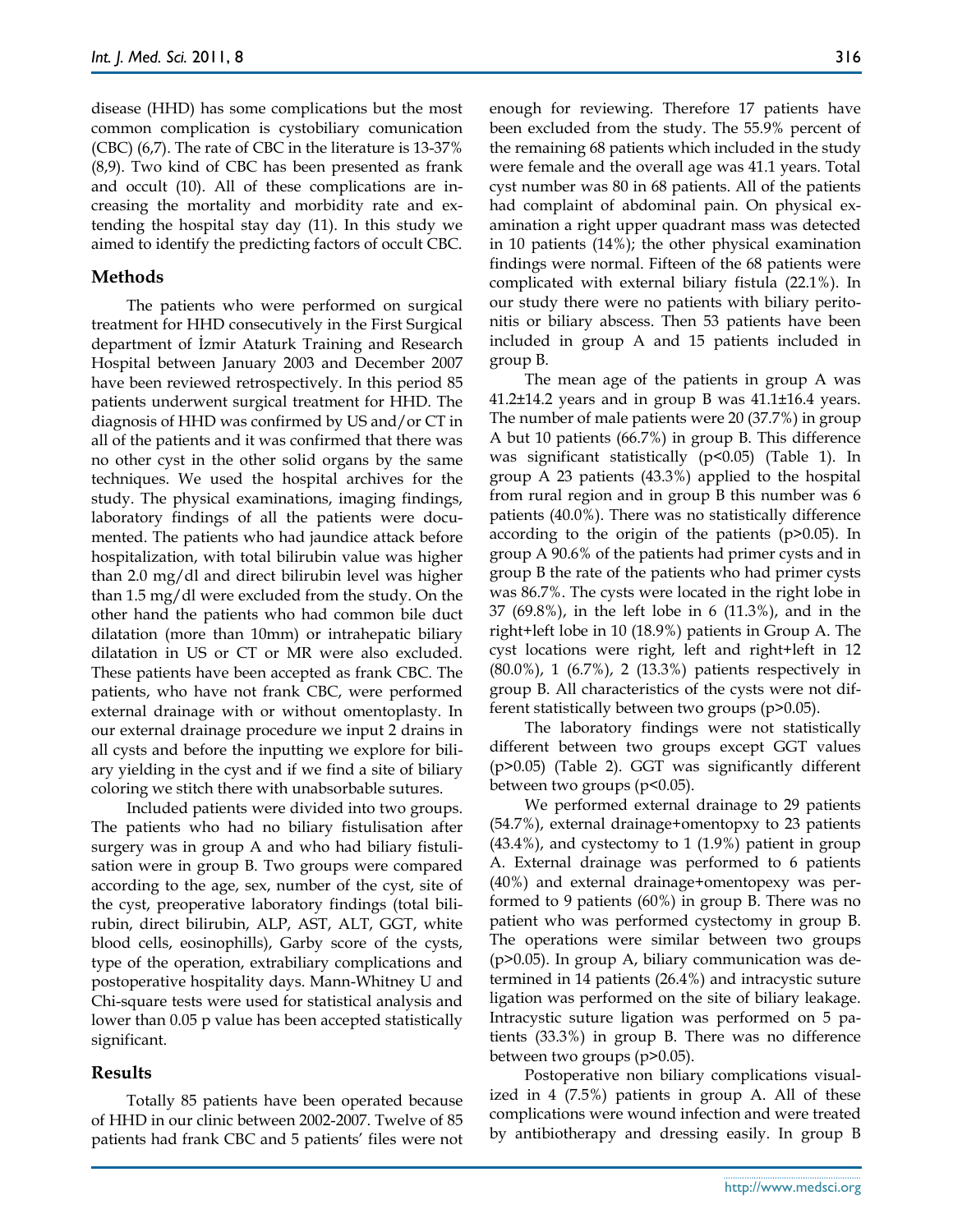there were 7 patients (46.7%) with nonbiliary complications. Six patients had wound infection and were treated with antibiotherapy and dressing. One patient had lung complication. This patient was treated by ventilation and antibiotherapy. The complication rate was significantly higher in group B than group A (p<0.05). There was no mortality in both groups.

**Table 1**: Descriptive characters of the patients

|                    | Group A $(n=53)$ | Group $B(n=15)$ |
|--------------------|------------------|-----------------|
| Age (Years)        | 41.1 (11-73)     | $41.2(19-64)$   |
| $Sex (M/F)^*$      | 20/33            | 10/5            |
| Size (mm)          | 83.4 (55-400)    | 73.6 (48-300)   |
| Number of the cyst | $1.3(1-2)$       | $1.4(1-2)$      |
| Gharby score       | $2.3(2-3)$       | $2.5(2-3)$      |
|                    |                  |                 |

\*: significant (p<0.05)

M/F: Male/female

**Table 2**: Laboratory findings of the patients

|      | Group A $(n=53)$    | Group $B(n=15)$     | p      |
|------|---------------------|---------------------|--------|
|      | (mean±SD)           | (mean±SD)           |        |
| WBC. | $8337.7 \pm 2873.5$ | $7826.6 \pm 2502.7$ | NS.    |
| Eos  | $0.57 \pm 1.13$     | $0.42 \pm 0.34$     | NS.    |
| Alp  | $119.2 \pm 84.9$    | $1276 + 939$        | NS.    |
| GGT  | $75.0 \pm 55.1$     | $139.7 \pm 155.8$   | < 0.05 |
| AST  | $39.9 \pm 46.0$     | $48.6 \pm 59.7$     | NS.    |
| ALT  | $39.0 \pm 38.0$     | $47.4 \pm 44.2$     | NS.    |
|      |                     |                     |        |

SD: standart deviation, WBC: white blood cell, Eos: eosinophil, ALP: alchalene phosphatase, GGT: gama glutamil transpherase, AST: Aspartate amino transpherase, ALT: Alanine aminotranspherase, NS: non significant

In group B biliary outflow was low then 300cc/day in 11 patients. These fistulas were ended spontaneously in three weeks. Four patients' fistulas were more than 300cc/day. At the end of three weeks endoscopic retrograd colangiopancreotography and endoscopic sphincterotomy were performed to these patients. The fistulas of three patients were stopped after the procedure. In one patient fistula was continued. The fistula was treated by fistuloenterostomy after 6 weeks in this patient. The overall hospital staying day was 5.3 days in group A and 21.2 days in

group B. The difference was significant between two groups (p<0.05).

#### **Discussion**

In patients with HHD, the communications between the hidatid cyst cavity and the biliary tree [cysto-biliary communications (CBC)] can either be occult or frank (10). The frank CBC accounts for 5%-17% of the cases and is easily diagnosed preoperatively period with patient story, physical examination and laboratory findings (12,13). In these patients there is jaundice in the physical examination or in the story; dilated common bile duct in the ultrasound (US) or computerized tomography (CT), or magnetic resonance (MR); hiperbilirubinemia or high levels of alkalene phosphatase (ALP) or gama glutamile transpherase (GGT) in the blood samples (12,14,15). Cholangitis attacks may be in some patients (16). In contrast, it is unlikely to identify occult CBCs pre-operatively and arise as external biliary fistula, biliary peritonitis or biliary abscess in postoperative period of patients (5,14,17,18). Previous studies reported the development of occult CBC in 13%-37% of the cases (18). The diagnosis of an occult CBC can be made by the detection of a bile duct in the cyst during surgery or by means of demonstrating the bile duct on endoscopic retrograde cholangiopancreatography (ERCP) performed pre-operatively (8). In cases in which the bile duct is not observed and CBC could not be confirmed during surgery, CBC manifests itself with bile drainage through the catheters during the post-operative period (12,15). In a prospective study, cysto-biliary fistulas were detected in 45 patients. As 6 patients had preoperative jaundice, the fistulas were exposed via ERCP (13.3%). Post-operative biliary drainage was observed in 25 of the remaining 39 patients (64.1%) (19).

Intracystic pressure is 30–80 cm H2O, but normal biliary system pressure is 15–20 cm H2O (20,21,22). Flow is therefore toward the biliary system, and bile may not be present in the cavity despite occult CBC (23). Once the cyst has been drained, leakage follows because the pressure gradient is reversed, and bile flows into the residual cavity rather than through the papilla of Vater (24). That most of occult CBC cases appear as biliary leakage also supports this view  $(12,25,26)$ .

In the present study, frank CBC was demonstrated in 14% of the patients who underwent surgery because of HHD, and they were thus excluded from the study. As none of the patients included in the present study had signs of CBC, ERCP was not performed in any of them in the pre-operative period. CBC was noted during surgery in 19 of 68 patients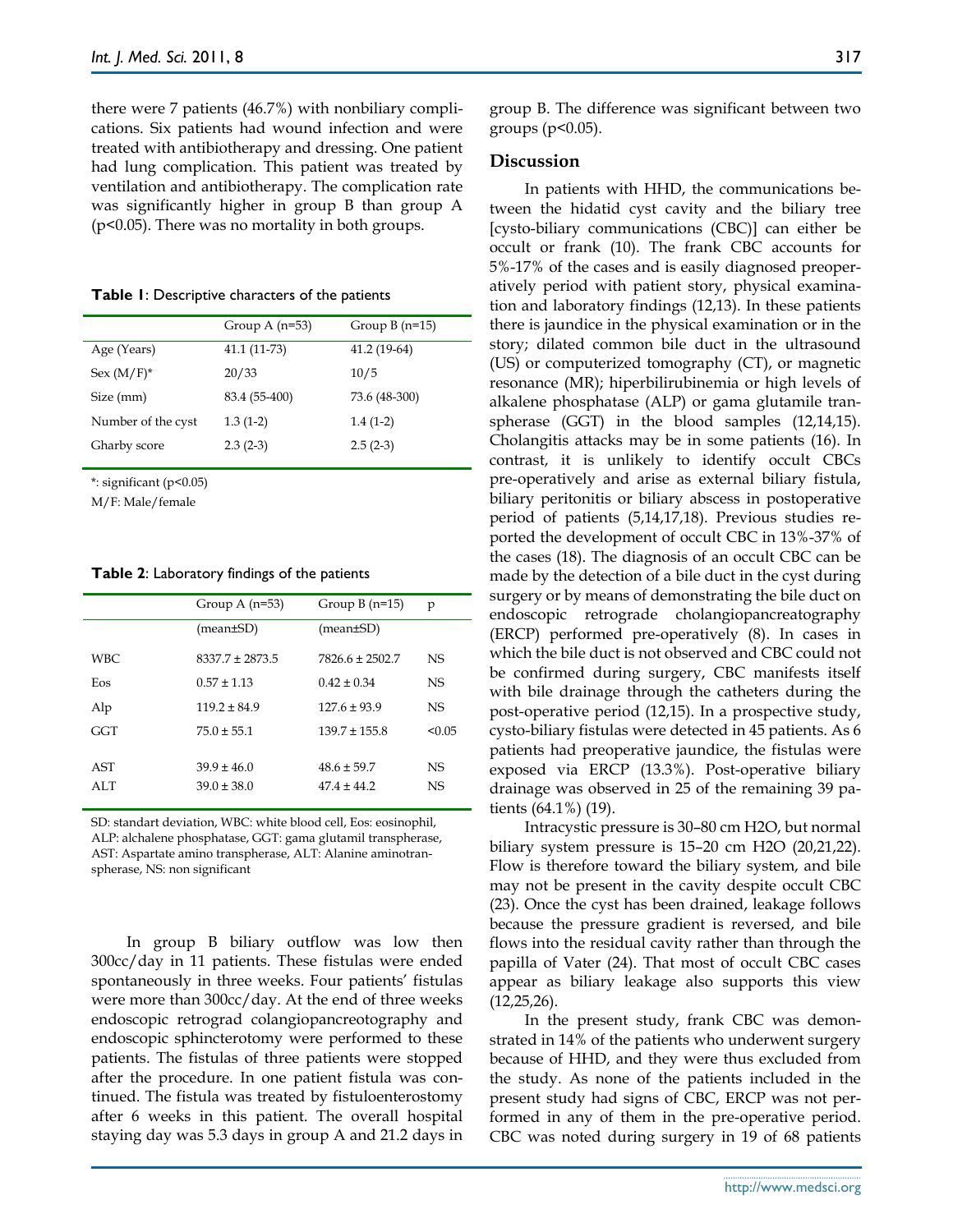(27%) who participated in this study. All of them had occult CBC and the rate observed (27%) was consistent with the literature.

Hepatectomy and pericystectomy are radical operations for hydatid liver cyst. Radical surgery carries a perioperative risk, but postoperative biliary leakage and recurrence are rare (27-29). The fistula is repaired in healthy tissue. Formal hepatectomy should only be performed by experienced surgeons, in specialized centres. 31 Conservative surgery, which is preferred in endemic regions, carries a high incidence of postoperative biliary leakage and local recurrence (5,29). The main aims of conservative surgery are inactivation of viable elements of the parasite, evacuation of the cyst cavity and management of the residual cavity (4,5). Prousalidis J offered more aggressive approaches in cysts of the upper portion of the liver, including individual thoracic and abdominal or rarely thoracoabdominal (30).

How can the risk of biliary drainage due to occult cysto-biliary fistulas be determined prior to surgery and what should be done during the surgery? ERCP is beneficial in showing the dilatation in the biliary duct and the relationship between the cyst and the bile ducts prior to surgery. However, it generally is not effective in demonstrating occult cysto-biliary fistulas because of the relationships between the very small bile ducts and high intra-cystic pressure (20). Moreover, it certainly is not possible to perform pre-operative ERCP in all patients in whom the clinical and laboratory findings do not reveal CBC. During the operation the presence of bile in the cyst fluid or the determination of an open bile duct with naked eyes in the cyst, even when the cyst fluid is clear, proves the presence of a cysto-biliary fistula. Özmen and Coşkun have suggested the use of a telescope during surgery to determine the relationship between the bile ducts and the cyst. They determined a relationship between the bile duct and the cyst in 6 of 18 patients via this simple method and sutured the fistulas. Biliary fistulas had not been seen in any of these patients post-operatively (23). If an open bile duct cannot be noted in a patient with suspected occult CBC during surgery, cysts can be filled with saline, and air can be given through the cystic channel. The other method is to inject methylene blue into the gallbladder or into the common bile duct. Air bubbles or methylene blue coming of the cyst would be helpful in detecting bile duct openings (21).

In the present study, whether or not the pre-operative laboratory findings are indicators for occult CBC was determined. None of the laboratory findings except GGT was useful as an indicator of occult CBC. Owing to the fact that the bilirubin levels were between the normal ranges in all of the participants, this parameter was not included in the analyses. GGT is a biliary enzyme that is especially useful in the diagnosis of obstructive jaundice, intrahepatic cholestasis, and pancreatitis (31). GGT is more responsive to biliary obstruction than are aspartate aminotransferase (AST) and alanine aminotransferase (ALT). GGT is helpful to work up elevated alkaline phosphatase values and more specific for hepatic disease than is alkaline phosphatase (32). These two parameters were evaluated for predicting the occult CBC in the present study. The outcome of GGT was significantly higher in occult CBC group  $(p<0.05)$ . This difference can be useful for predicting of occult CBC in HHD preoperatively. The weakness of this study is the limited number of patients.

If occult CBC is found, the opening in the biliary system should be sutured with absorbable material, with or without cystic duct drainage. If no biliary opening is found, cystic duct drainage may be performed if preoperative factors predict the presence of CBC. Cavity management can then be performed by omentoplasty or external drainage, preferably with suction drainage (33). Kosmidis and his friends also covered the cut cystic cavities exposed to the peritoneum surface of the liver with fibrin glue for prevention of bile leakage. They also found that fibrin glue causes less intra-abdominal adhesions while allowing shorter haemostasis time than primary suture (34). In a study to evaluate the presumed efficacy of fibrin sealant in limiting bleeding and biliary leakage from liver residual surface after total pericystectomy for hydatid disease.by Cois A, Forty-five patients underwent total pericystectomy and liver residual surface treated with conventional techniques and fibrin sealant for control of haemorrhage and bile leakage were selected and a control group of 44 patients were carefully selected, who underwent total pericystectomy and in which fibrin sealant was not used. They found no statistical significance for the the actual role of fibrin sealant in rising efficacy on control of bleeding and biliary leakage from residual liver surface to total pericystectomy obtained with conventional haemostatic techniques (35). In another study conservative surgical procedures were performed in 23 patients (closed marsupialization with fibrin glue obliteration in 17 and drainage-marsupialization in 6), and radical surgical procedures were undertaken in 6 (pericystectomy in 5 and hemihepatectomy in 1). They found no difference for biliary leakage between two groups (36).

An external biliary fistula is the most common complication encountered after surgery for hepatic hydatid cysts (37). The rate changes between 6% and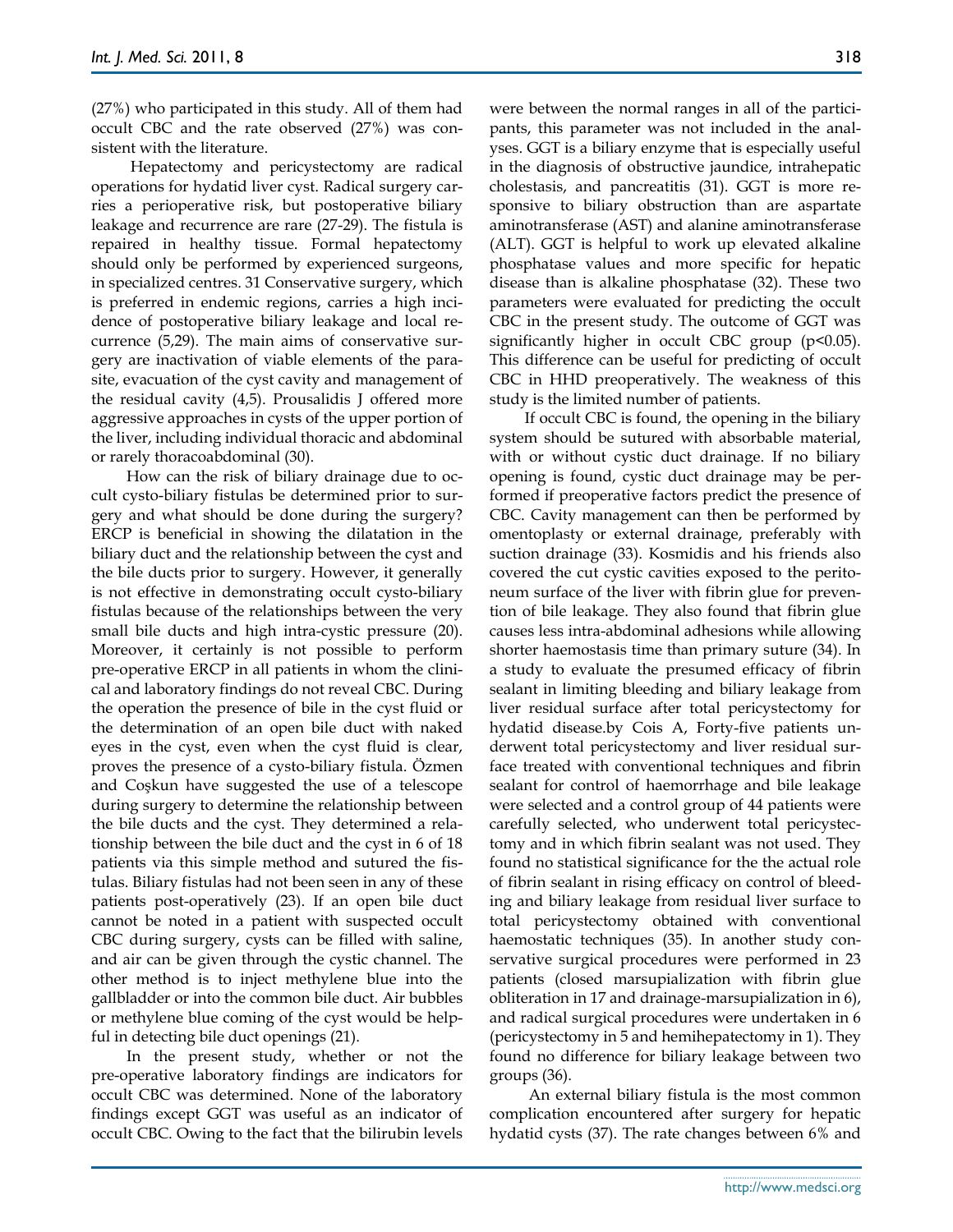28%. In the present study, the rate of external biliary fistulas was 22%. Although most of the external biliary fistulas close spontaneously, they may be persistent in 4%-27.5% of the cases (25). In the present study, low-flow fistulas (< 300 ml/day) were present in 11 of 15 patients with fistulas; these fistulas closed spontaneously. The remaining 4 patients had high-flow fistulas and three of them closed after ERCP, whereas one patient underwent a fistuloenterostomy. Endoscopic sphyncterectomy is performed after a 3-week waiting period in patients with low-flow fistulas or can be performed earlier in patients with high-flow fistulas (5,38). Saritas et al. (6) and Dolay et al. (25) successfully treated 45 and 33 patients, respectively, with endoscopic sphyncterectomy. In the present study, we evaluated the success intraoperative suturing of the bile duct statistically and find out that intra-cystic sutures cannot prevent the development of fistulas significantly.

Biliary fistula develops when the postoperative leak is able to drain; if it cannot, biliary peritonitis and biliary abscess develop (5). Occult CBC significantly increases the complication rate (15). In our study, the complication rate was 7% in patients without biliary leakage, and 43% in those with leakage, which is consistent with the findings of other studies (5,15,26). On the other hand the hospital stay length was 5-7 days in patients without biliary leakage and 14-17 days in the patients with biliary leakage (16,38).

In conclusion, GGT as a labaratory test for predicting occult CBC preoperatively have been shown to be useful in the clinical practice. However, larger prospective studies are needed on this subject. Occult cysto-biliary fistulas can only be exposed during surgery when suspected by a surgeon. If occult CBC is found, the opening in the biliary system should be sutured with absorbable material, with or without cystic duct drainage. If no biliary opening is found, cystic duct drainage may be performed if preoperative factors predict the presence of CBC. Also use of fibrin glue seems to be effecient for occult CBC. We believe that well planned controlled prospective studies could give the needed further elements to precisely evaluate the role of fibrin sealant in the surgical treatment of hydatid disease of the liver. As the development of external biliary fistulas increases the morbidity and the hospitalization period, novel surgical methods to prevent the development of bile fistulas are required in such patients.

#### **Author contributions**

Atahan K and Küpeli H contributed equally to this work; Atahan K, Küpeli H, Gür S designed research; Atahan K, Deniz M and Çökmez A performed research; Atahan K, Gür S and Tarcan E contributed new reagents/analytic tools; Çökmez A and Tarcan E analyzed data; Atahan K and Gür S wrote the paper.

## **Conflict of Interest**

The authors have declared that no conflict of interest exists.

#### **References**

- 1. Sayek I, Yalin R, Sanac Y. Surgical treatment of hydatid disease of the liver. Arch Surg 1980,115:847-50.
- 2. Ulualp KM, Aydemir I, Senturk H, et al. Management of intrabiliary rupture of hydatid cyst of the liver. World J Surg 1995, 19:720-4.
- 3. Balik AA, Basoglu M, Çelebi F, et al. Surgical treatment of hydatid disease of theliver. Review of 304 cases. Arch Surg 1999, 134:166-9.
- 4. Erdem E, Nessar M, Sungurtekin U, et al. The management of hydatid cyst: review of 94 cases. J Hepatobiliary Pancreat Surg 1998,5:179-83.
- 5. Skroubis G, Vagianos C, Polydorou A, et al. Significance of bile leaks complicating conservative surgery for liver hydatidosis. World J Surg 2002, 26:704-8.
- 6. Saritas U, Parlak E, Akoglu M, et al. Effectiveness of endoscopic treatment modalities in complicated hepatic hydatid disease after surgical intervention. Endoscopy 2001, 33:858-63.
- 7. Koksal N, Muftuoglu T, Gunerhan Y, et al. Management of intrabiliary ruptured hydatid disease of the liver. Hepatogastroenterology 2001, 48:1094-6.
- 8. Kayaalp C, Bostanci B, Yol S, et al. Distribution of hydatid cysts into the liver with reference to cystobiliary communications and cavity-related complications. Am J Surg 2003, 185:175-9.
- 9. Bedirli A, Sakrak O, Sozuer EM, et al. Surgical management of spontaneous intrabiliary rupture of hydatid liver cysts. Surg Today 2002, 32:594-7.
- 10. Hankins JR. Management of complicated hydatid cysts. Ann Surg 1963, 158:1020-34.
- 11. Kayaalp C, Bzeizi K, Demirbag AE, et al. Biliary complications after hydatid liver surgery. Incidence and risk factors. J Gastrointest Surg 2002, 6:706-12.
- 12. Kornaros SE, Aboul-Nour T. Frank intrabiliary rupture of hydatid hepatic cyst: diagnosis and treatment. J Am Coll Surg 1996, 183:466-70.
- 13. Akkiz H, Akinoglu A, Çolakoglu S, et al. Endoscopic management of biliary hydatid disease. Can J Surg 1996, 39:287-92.
- 14. Alper A, Ariogul O, Emre A, et al. Choledochoduodenostomy for intrabiliary rupture of hydatid cysts of liver. Br J Surg 1987, 74:243-5.
- 15. Lygidakis NJ. Diagnosis and treatment of intrabiliary rupture of hydatid cyst of the liver. Arch Surg 1983, 118:1186-9.
- 16. Ovnat A, Peiser J, Avinoah E, et al. Acute cholangitis caused by ruptured hydatid cyst. Surgery 1984, 95:497-500.
- 17. Magistrelli P, Masetti R, Coppola R, et al. Surgical treatment of hydatid disease of the liver. A 20-year experience. Arch Surg 1991, 126:518-23.
- 18. Becker K, Frieling T, Saleh A, et al. Resolution of hydatid liver cyst by spontaneous rupture into the biliary tract. J Hepatol 1997, 26:1408-12.
- 19. Marti-Bonmati L, Menor F, Ballesta A. Hydatid cyst of the liver: rupture into the biliary tree. AJR Am J Roentgenol 1988, 150:1051-3.
- 20. Ozaslan E, Bayraktar Y. Endoscopic therapy in the management of hepatobiliary hydatid disease. J Clin Gastroenterol 2002, 35:160-74.